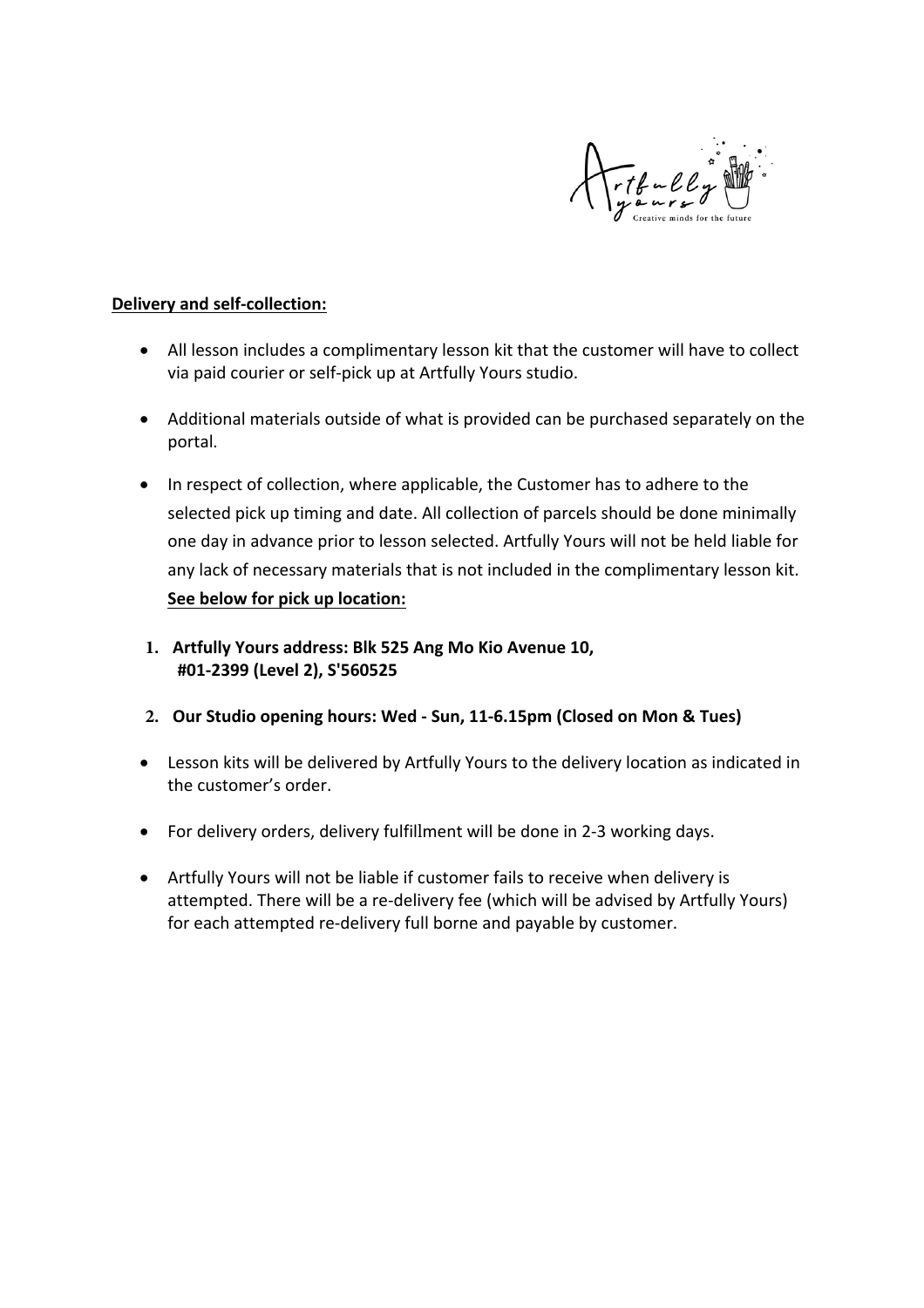

# **Refund Policy:**

- All lesson plans purchased are strictly non-refundable and non-exchangeable. In any case of an emergency or any unforeseeable circumstances, please inform us at least **24 hours** prior to actual day of lesson for us to make any necessary arrangement.
- No show or failure of punctuality will not be subjected to any refund or make up.
- Artfully Yours reserves the right to modify the mechanism of processing refunds at any time without notice.
- Should the items be damaged upon receipt, kindly Whatsapp us within 3 days of receiving your parcel with photograph(s) of the damage(s). We will reply you within the next business day.
- We will provide a store credit (excluding shipping costs and discounts) in the form of an online code.
- Please be reminded to email us before you return any parcel. We reserve the right to reject any parcels if we have not been contacted beforehand.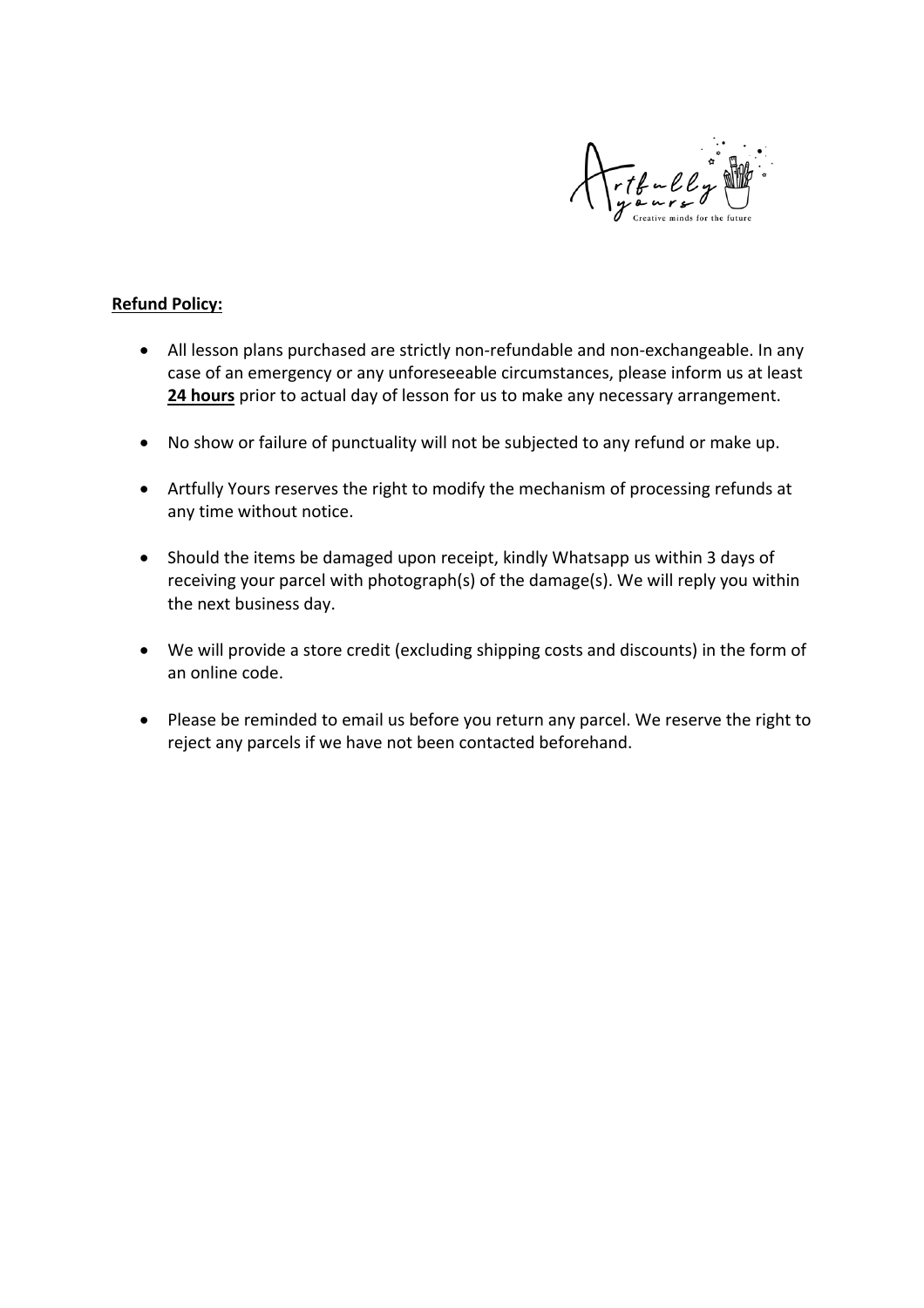

## **General T&Cs:**

- The Customer agrees that he/she is capable of complying with these Terms, and that the Customer shall indemnify and hold harmless Artfully Yours (as applicable) from any loss caused to Artfully Yours by the Customer's non-compliance with these Terms.
- The Customer warrants that he/she has the capacity to be bound by these Terms and to enter into Contracts under these Terms. If the Customer is a minor or otherwise legally disabled, the Customer represents that a parent or legal guardian is aware of the Customer's use of the Portal, has consented to the Customer's use, and will be responsible for the Customer's use of the Portal.
- The Customer agrees that any records maintained by the Portal of transactions shall be conclusive as to the matters contained within, and agree to waive any right to object to the admissibility or correctness of the records.
- The Customer agrees that in providing information to the Portal, such information shall be accurate and the Customer shall update the Portal of any changes in the information the Customer has provided.
- The Customer further agrees that any records in electronic form are admissible pursuant to the Electronic Transactions Act (Cap. 88), and will not contest the validity of such records solely on the basis of being in an electronic form.
- Artfully Yours decision on all matters will be final and binding on all participants. By using the Portal to purchase Products, the Customer agrees to these Terms, as updated from time to time on the Website without notice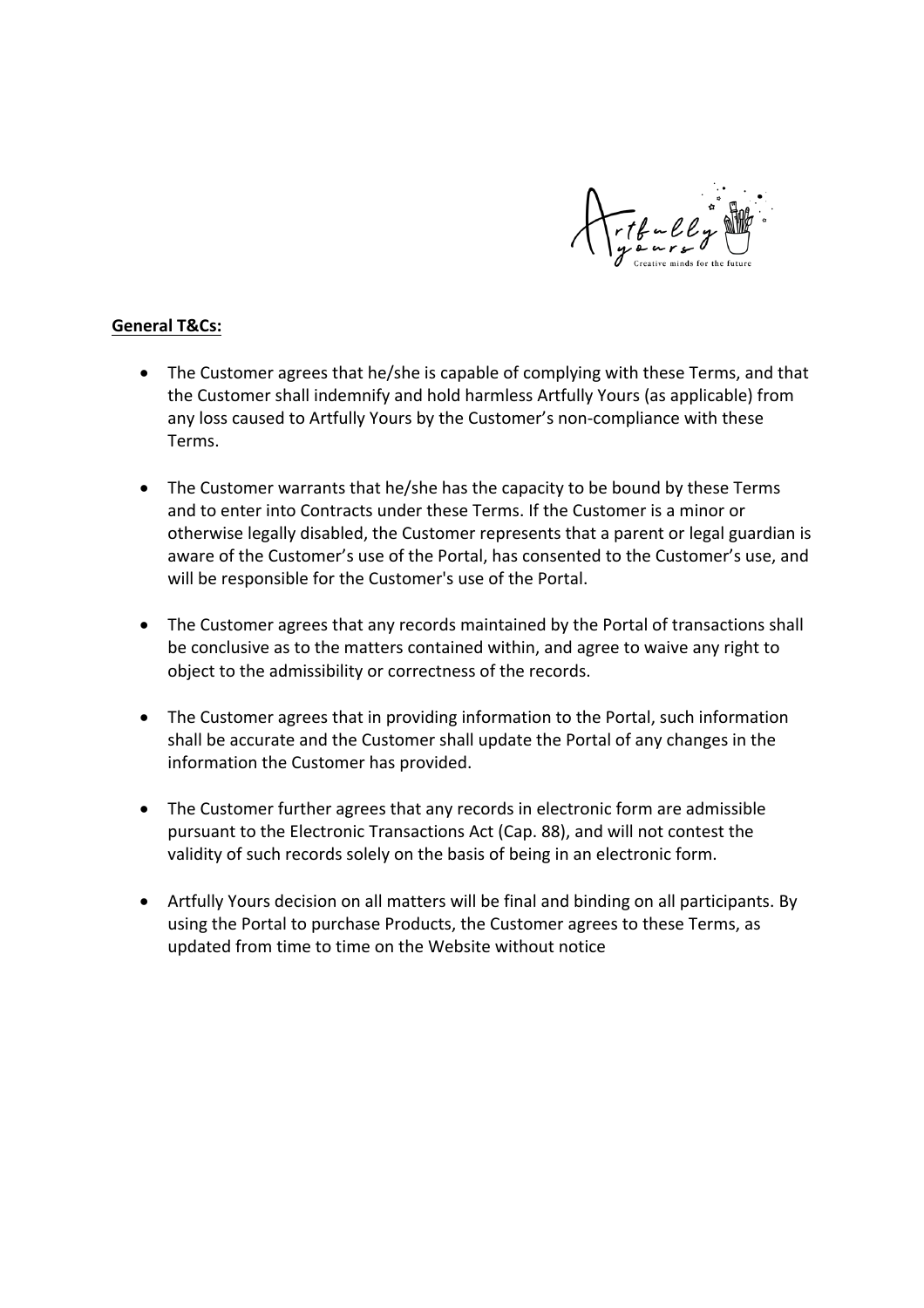

#### **Payment and pricing:**

- The prices payable by the Customer to Artfully Yours for each of the Product(s) shall be specified on the relevant Item Description Page. All listing prices are subject to taxes and duties, unless otherwise stated. Artfully Yours reserves the right to amend the listing prices at any time without giving any reason or prior notice.
- For the avoidance of doubt, payment transactions made pursuant to all payment methods made available on the Portal are processed by such third party payment service provider as may be appointed by Artfully Yours from time to time, and payment is subject to the terms of use of such third party payment service provider or any payment agents or processor that Artfully Yours may specify. The Customer further agrees that he is subject to the applicable user agreement of his chosen payment method
- Artfully Yours will not be held liable for any transactional errors for payment made via PayNow. All PayNow transaction will only be confirm with a valid screen shot of the transaction made to the Artfully Yours number. Payment will not be confirm if customer fails to comply.